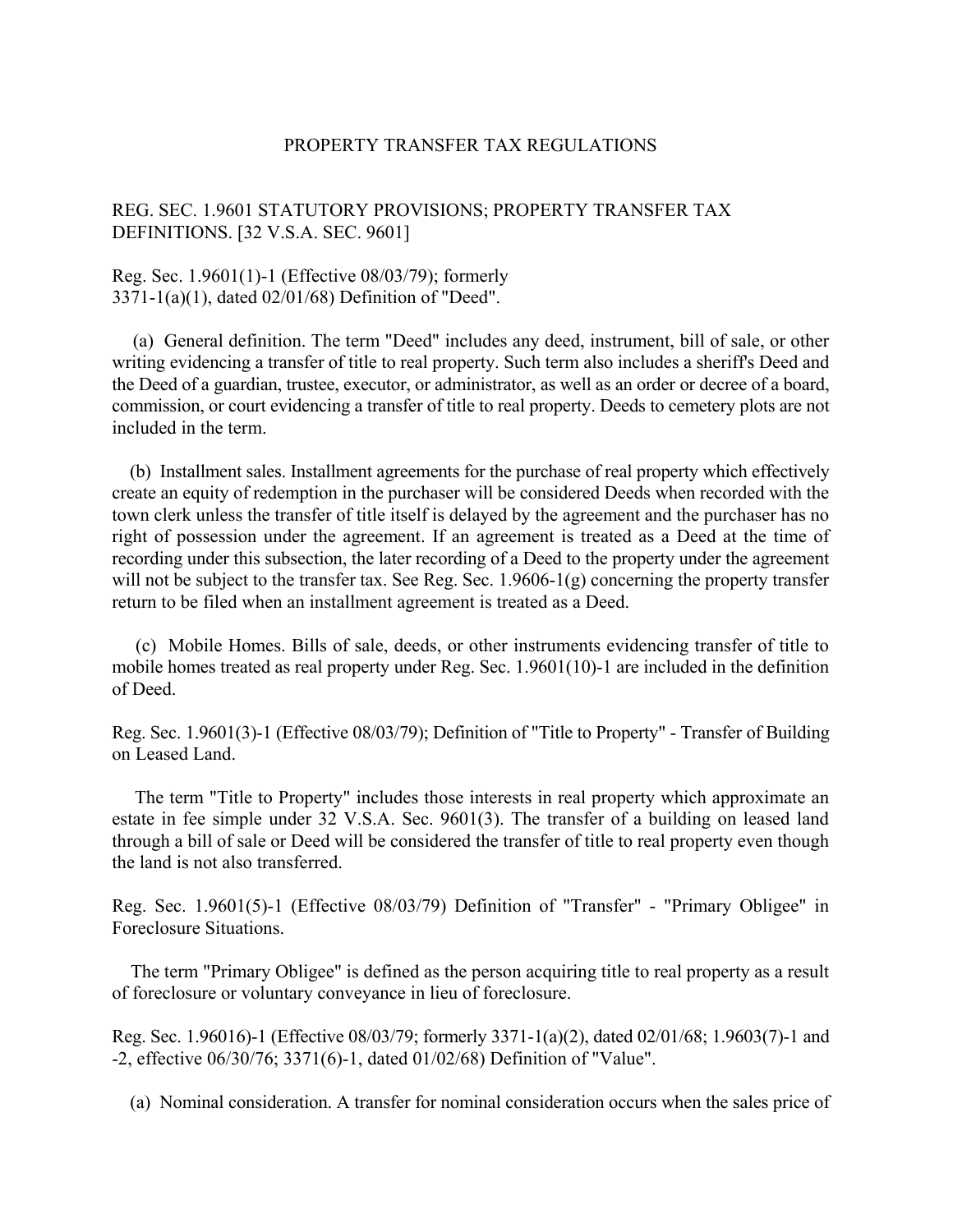the real property is significantly less than its fair market value.

(b) Exclusion of alternative energy sources.

 (1) Alternative energy sources. Alternative energy sources are excluded from the definition of Value under Section 9601(6) by reference to 32 V.S.A. Sec. 3845. For the alternative energy plant, structure, or facility to be excluded from the definition of Value, it must:

(A) generate electricity or produce energy which is:

- (i) used on the premises for private, domestic, or agricultural purposes, and
- (ii) not used for sale to or exchange with the public, or
- (B) collect and/or store energy, or

(C) convert organic matter to methane or another usable form of fuel.

 (2) Land upon which facility is located. Up to one-half acre of land may also be excluded from Value if the alternative energy source as described in paragraph (1) above is located upon it. For land to be excluded from Value, the facility must be the exclusive structure on that portion of the land and must not be incorporated into a structure used for living purposes or purposes other than the generation, collection, or conversion, etc., of energy.

(c) Foreclosures and voluntary conveyances in lieu of foreclosure.

 (1) Foreclosure sales. The Value of property acquired in a foreclosure sale will be the bid price plus any existing liens or encumbrances not removed by the foreclosure sale. The right of the United States to redeem the property after sale under 28 U.S.C. Sec. 2410(c) shall not be considered a lien or encumbrance for the purposes of the preceding sentence. If the bid price is nominal, the Value will be the fair market value at the time of sale.

 (2) Strict foreclosures and voluntary conveyances in lieu of foreclosure. The value of property acquired in a strict foreclosure action or by voluntary conveyance in lieu of foreclosure will be the sum of:

(a) The outstanding principal sum owed to the acquiring party plus

 (b) Amounts paid by the acquiring party to others to discharge their interests in the property, plus

(c) Liens and encumbrances assumed by the acquiring party, plus

(d) Amounts paid to the mortgagors by the acquiring party to acquire title.

 (d) Perpetual easements granted to utilities. When a perpetual easement is transferred to a public utility for nominal consideration as a condition of service to a customer, the Value of the easement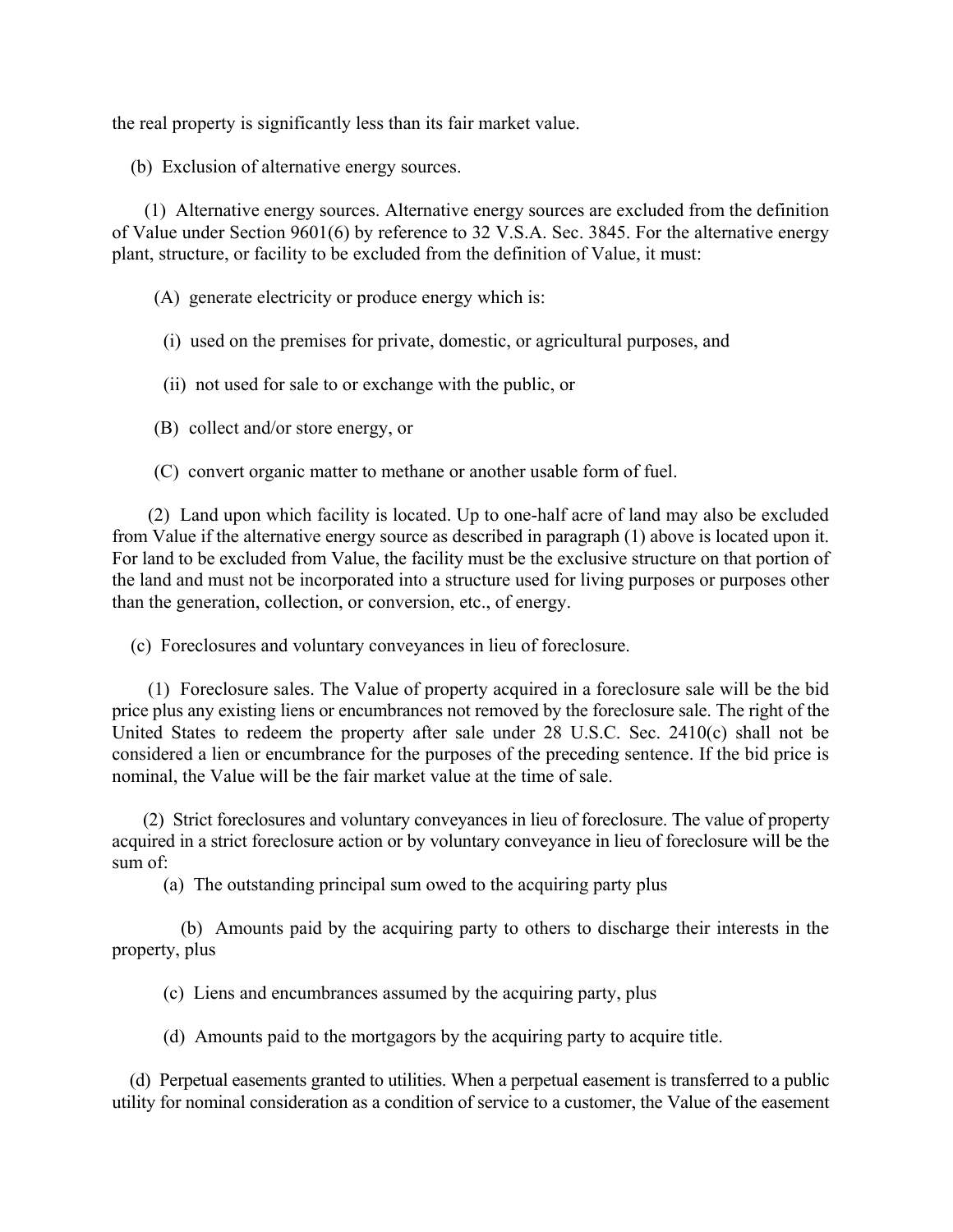shall be deemed to be \$1.00.

See Reg. Sec. 1.9606-1(f) for details on reporting such a transfer on the property transfer return.

Reg. Sec. 1.9601(10)-1 (Effective 08/03/79) Definition of "Property"-mobile homes.

 The term "Property" includes mobile homes which have effectively become real property because they are affixed to the land. Factors which tend to show that the mobile home has become affixed to the land include, but are not limited to, some or all of the following:

 (1) The mobile home has been set up on blocks or otherwise stabilized so that the wheels do not form a major part of the structural support;

 (2) The mobile home has been connected to utilities such as electricity, sewage, water, gas, or oil;

(3) Skirting has been erected around the base of the mobile home;

(4) The wheels and/or tires have been removed;

(5) The mobile home has been situated in a place which makes its removal unlikely.

See Reg. Sec. 1.9601(1)-(1(c) concerning what constitutes a Deed to a mobile home.

REG. SEC. 1.9603 STATUTORY PROVISIONS; EXEMPTIONS FROM PROPERTY TRANSFER TAX. [32 V.S.A. SEC. 9603]

Reg. Sec. 1.9603(2)-1 (Effective 08/03/79) Exemption for Transfers to Governmental Entities.

 (a) In general. Transfers to the United States of America, the State of Vermont, or any of their instrumentalities, agencies, or subdivisions (including Vermont towns) are exempt from the property transfer tax. Transfers from these entities are not exempt under this section.

 (b) Federal instrumentalities. The exemption provided for transfers to the federal government or its instrumentalities is intended to exempt only those federal agencies which cannot be subjected to a state tax under federal law and the U.S. Constitution. The following are general, advisory guidelines for determining whether an organization is a federal instrumentality;

 (1) The activities of the organization are within the authority of its enabling legislation, as enacted by Congress.

 (2) The organization is not engaged in commercial activity for the private profit of its owners or members (other than the United States).

 (3) The federal government holds all, or substantially all, of the ownership of the organization.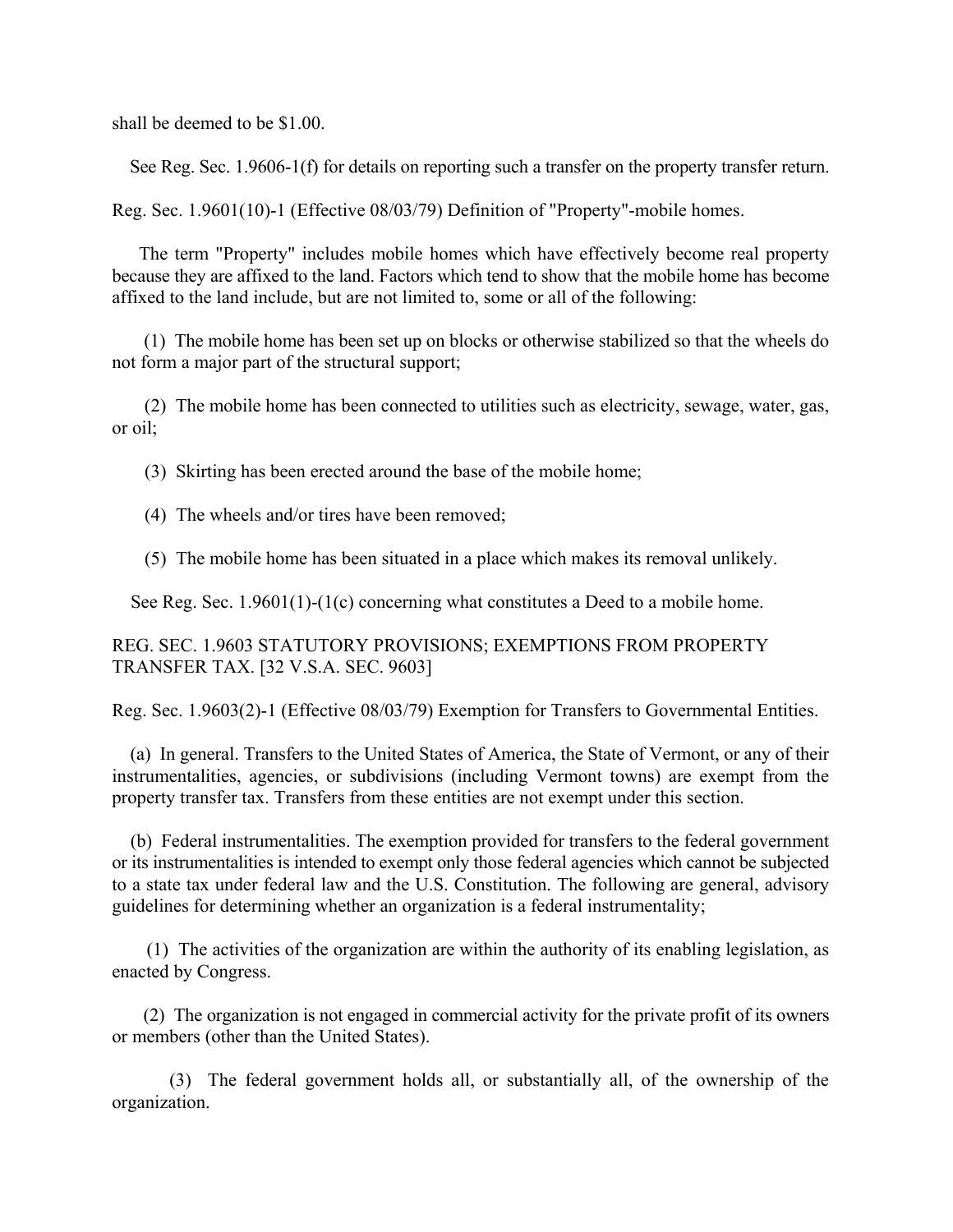(4) The federal government, or its appointees, directly controls the activities of the organization.

 (5) The federal government contributes significant financial aid to the organization, either at the inception of the organization or as it operates.

(6) Congress intended the organization to be immune from taxation.

Reg. Sec. 1.9603(5)-1 (Effective 08/03/79) Exemption for Property Transferred Between Related Persons Without Actual Consideration - Transfer From an Estate.

 A transfer of real property from an estate (through an executor's or administrator's deed or by court decree) to a beneficiary of the estate will be exempt from the property transfer tax only if the beneficiary was related to the decedent as husband, wife, parent, child, grandparent or grandchild, and only if the transfer occurs without actual consideration. Adopted children and stepchildren shall be considered blood relations in examining the preceding relationships.

Reg. Sec. 1.9603(5)-2 (Effective 08/03/79) Exemption for Transfers in Trust Without Actual Consideration.

 (a) Transfers in trust. Transfers of real property in trust, without actual consideration, are exempt from the property transfer tax to the extent the transfer is to the benefit of the donor or a person related to the donor as husband, wife, parent, child, grandparent, or grandchild adopted children and stepchildren shall be considered blood relations in examining the preceding relationships.

 The phrase "benefit to the donor" in 32 V.S.A. Sec. 9603(5) means that the equitable interest in the land must remain in the donor (or above-mentioned relations) and that the equitable interest retained be of the same type and quality which the donor previously owned outright.

 To the extent that actual consideration passes to the donor or to the extent that the equitable interest reserved for the donor (or above-mentioned relations) does not coincide with the benefits enjoyed by the donor before the transfer, the transaction shall not be considered to be a transfer in trust to the benefit of the donor. Basically, only legal title can be transferred to the trust; the equitable interest must remain in the donor (or in one or more of the above-mentioned relations) for the transaction to be non-taxable.

"Equitable interest" is defined as the right to control, use, possess, or occupy the property.

 (b) Transfers from a trust. Transfers from a trust described in subsection (a) which convey or release real property free of trust to persons related to the donor as described in subsection (a) are exempt from the property transfer tax to the extent so transferred without actual consideration.

Reg. Sec. 1.9603(8)-1 (Effective 08/03/79) Exemption for Transfers by Partition Without Actual **Consideration**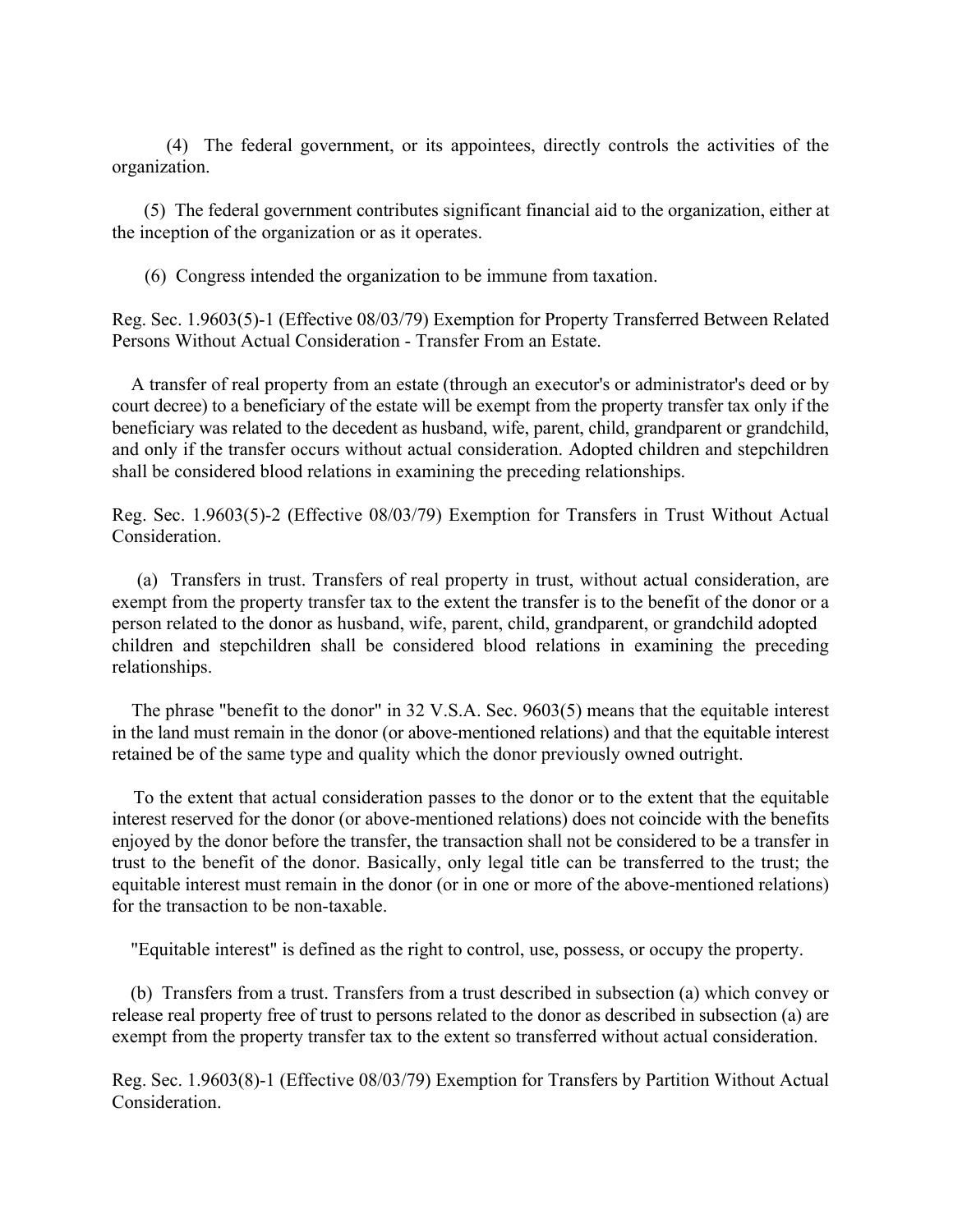Transfers by partition among co-owners of joint tenancies, tenancies in common, or tenancies by the entirety are exempt from the property transfer tax as long as no consideration is exchanged and upon the condition that the property transferred to each owner represents that owner's proportionate interest in the property. For example, two individuals who paid equal amounts to purchase real property and who take title as tenants in common may divide the property, and the transfer will be exempt if each receives property equal in value to half the value of the entire property. If one co-tenant received property worth more than half of the entire property's value, the

transfer of value in excess of half the total value would not be exempt under this section. Similarly, if part of the property is sold and part retained upon the partition, the part sold would not be exempt.

REG. SEC. 1.9605 STATUTORY PROVISIONS; PAYMENT OF TAX. [32 V.S.A. SEC. 9605]

Reg. Sec. 1.9605-1 (Effective 08/03/79; formerly 3375-1, -2 and -3, dated 01/02/68) Payment of Tax.

 (a) Property lying in two or more towns. In the case of a transfer by Deed of title to property which overlaps two or more towns, the full amount of the tax imposed on the transfer shall be paid to the clerk of the town in which the Deed is first delivered for recording, regardless of the fact that some of the property transferred does not form part of that town. No further tax will be due upon subsequent recordings of the same Deed in the other towns in which the property lies, provided a properly acknowledged property transfer return is presented as proof of prior payment.

 (b) Record in county clerk's office. No property transfer tax shall be payable to a county clerk upon the additional recording of a Deed in accordance with 27 V.S.A. Sec. 402 if the property transfer tax in respect of that Deed has already been paid, as evidenced by a properly acknowledged property transfer return.

 (c) Vouchers. Property transfer tax payment vouchers issued by the Department of Taxes, when properly completed by the taxpayer, shall be accepted by town clerks as evidence of payment of equivalent property transfer tax liability.

 The Department of Taxes shall refund the face value of any property transfer tax payment voucher which has not been used as evidence of payment of property transfer tax when it is returned to the Department by the taxpayer to whom it was originally issued.

REG. SEC. 1.9606 STATUTORY PROVISIONS; PROPERTY TRANSFER RETURN. [32 V.S.A. SEC. 9606]

Reg. Sec. 1.9606-1 (Effective 08/03/79; formerly 3376(a)-1 and -2, dated 01/02/68; 1.9606(b)-1 and -2, effective 08/18/73) Property Transfer Return.

 (a) Content of return. The property transfer return shall be in such form as the Commissioner shall, from time to time, designate. The return shall bear certificates as required by 32 V.S.A. Secs.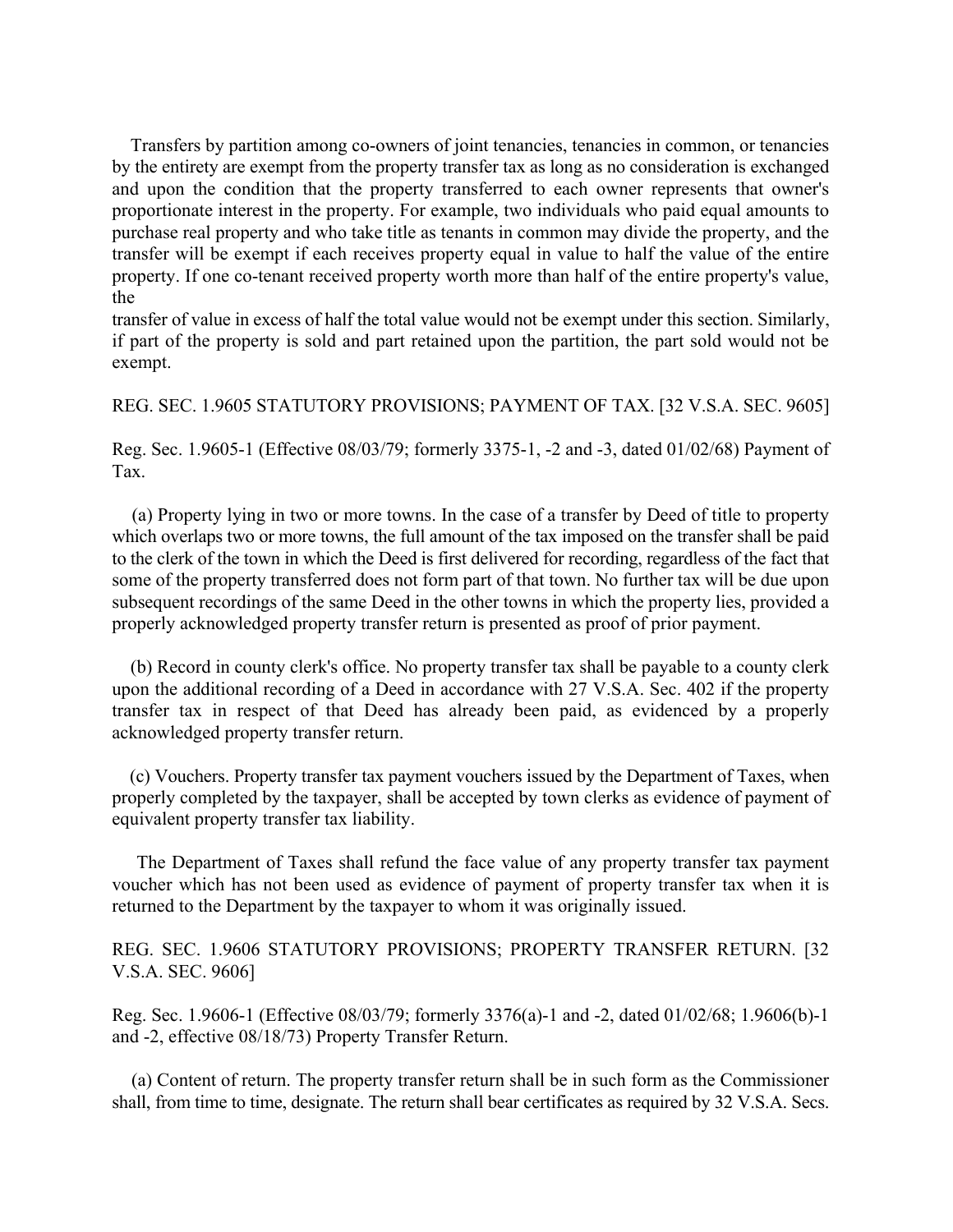9606 and 9608.

 (b) Returns covering more than one Deed. When two or more Deeds are executed simultaneously in a transaction which effectively results in only a single conveyance to one or more transferees, one property transfer return may be filed in respect of the deeds.

 For example, in the creation of a joint tenancy or tenancy by the entirety through the use of a straw conveyance, or in certain sale-leaseback arrangements, the actual conveyance to the ultimate transferees must be the subject of the property transfer return.

 (c) Submission of acknowledged property transfer return upon additional recording. When a deed is presented to a town clerk for additional recording, the transferee's copy of a previously acknowledged property transfer return shall be submitted to the town clerk in lieu of filing a new property transfer return. Following the acknowledgement by the town clerk of the copy of the Deed presented for additional recording, the transferee's copy of the return shall be returned to the person who submitted it.

 (d) Oath or affirmation. The oaths or affirmations required by 32 V.S.A. Sec. 9606(b), (c) and (e) shall be self-administered by the persons who sign them. No additional acknowledgment, certificate or jurat need be completed in order for the oaths or affirmations to be effective.

(e) Effect of divorce decree.

 (1) Where real property located in Vermont is transferred from one spouse to the other spouse pursuant to a Vermont decree of divorce or pursuant to a decree of divorce of a foreign jurisdiction recognized in Vermont, such decree of divorce will negate the necessity of obtaining the signature of the transferor spouse, provided that the transfer takes place within one year from the transferee pursuant to the decree of divorce must sign the property transfer return.

 (2) Where a decree of divorce requires that one spouse execute a deed in favor of the other spouse conveying real property located in Vermont, both the transferor and the transferee are required to sign the property transfer return.

 (f) Public utility easements. When a perpetual easement is transferred to a public utility for nominal consideration as a condition of service to a customer, the Value of the transfer is deemed to be \$1.00 under Reg. Sec. 1.9601(6)-1(d). In such a case, the property transfer return must state that the easement was a condition of utility service in the section headed "Special Circumstances".

 (g) Installment sales. When an installment agreement is treated as a Deed under Reg. Sec. 1.9601(1)-1(b) because it effectively creates an equity of redemption in the purchaser, the return should state that the installment agreement was filed as a Deed in the section headed "Special Circumstances."

REG. SEC. 1.9607 STATUTORY PROVISIONS; ACKNOWLEDGMENT OF RETURN AND TAX PAYMENT. [32 V.S.A. SEC. 9607]